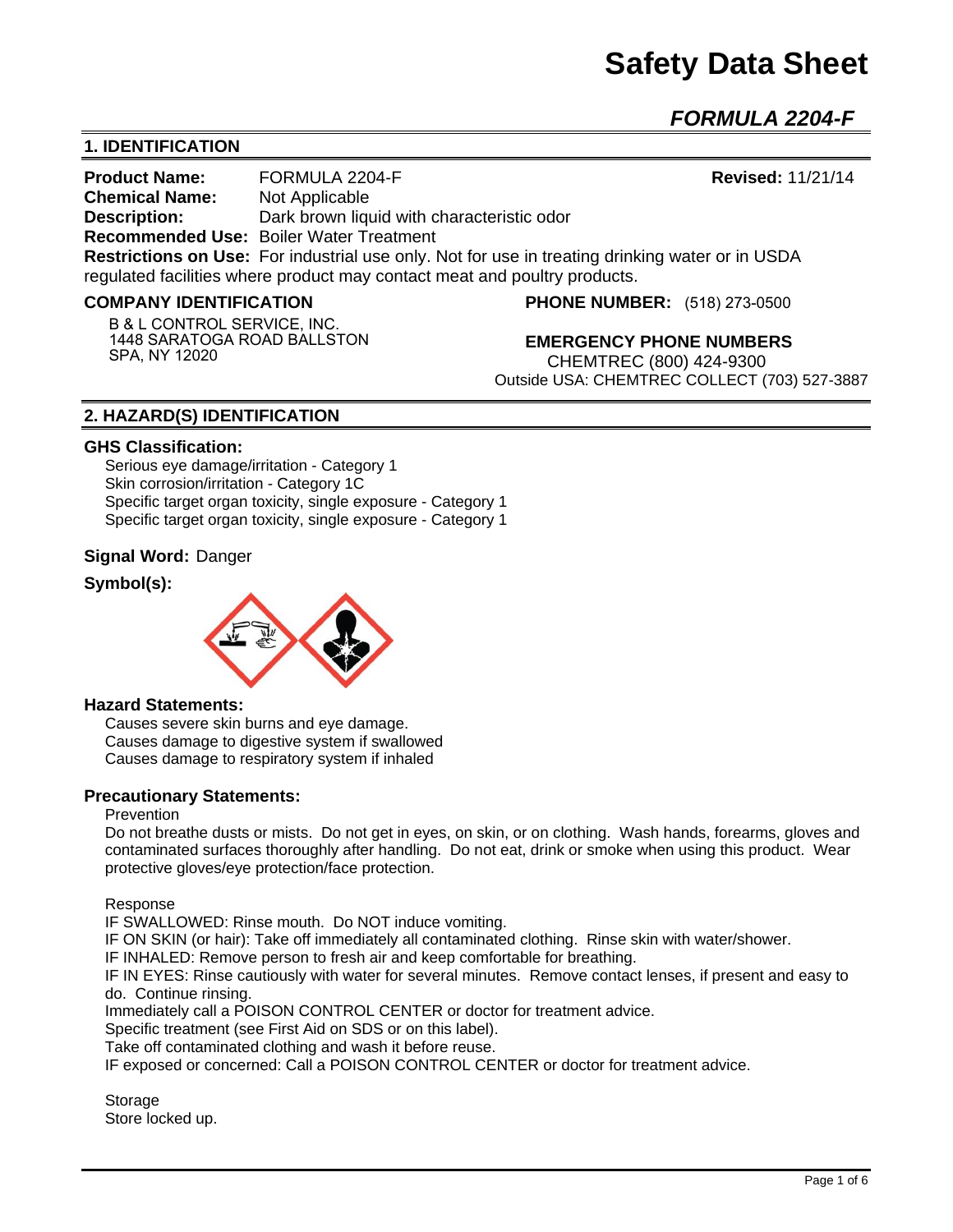Disposal

Dispose of contents/container in accordance with local, regional, national and international regulations.

## **Hazards Not Otherwise Classified:** None Known.

### **Percentages of Components with Unknown Acute Toxicity:**

 Dermal: 8% Inhalation: 8%

# **3. COMPOSITION / INFORMATION ON INGREDIENTS**

| <b>CHEMICAL INGREDIENTS</b> | <b>CAS NO.*</b> | PERCENT (%)** |
|-----------------------------|-----------------|---------------|
| SODIUM HYDROXIDE            | 1310-73-2       | $< 5\%$       |
| SODIUM SULFITE              | 7757-83-7       | M             |
| SODIUM SULFATE              | 7757-82-6       |               |
| SODIUM LIGNOSULFONATE       | 8061-51-6       | −             |

**Legend: L=<1%; M=1-10%; H=>10%**

**\* Exposure limit and regulatory information in Sections 8 & 15 \*\* Exact percentage is a trade secret. Concentration range is provided to assist users in providing appropriate protections.**

## **4. FIRST AID MEASURES**

- **Eye Contact:** Immediately flush with clean, cool water for 15 minutes and if irritation persists, get medical attention.
- **Skin Contact:** Immediately wash skin with soap and plenty of water while removing contaminated clothing, for at least 15 minutes. If irritation persists, get medical attention. Launder contaminated clothing before reuse.
- **Inhalation:** Remove victim to fresh air. If individual experiences nausea, headache, dizziness, has difficulty in breathing or is cyanotic, seek medical attention. If not breathing, give artificial respiration via a suitable mechanical device such as a bag and mask. Do not use mouth-to-mouth resuscitation.
- **Ingestion:** Do not induce vomiting. Rinse mouth with copious quantities of water first and get immediate medical attention. Drink several glasses of water. Never give anything by mouth to an unconscious person. If vomiting occurs, keep airways clear.
- **Note to Physician:** There is no specific antidote. Treatment of overexposure should be directed at the control of symptoms and the clinical condition of the patient. Aspiration may cause lung damage. Probable mucosal damage may contraindicate the use of gastric lavage.

#### **Most Important Symptoms/Effects:**

- **Eye Contact:** May cause severe irritation or burns. Prolonged contact may cause irreversible damage and/or blindness.
- **Skin Contact:** Prolonged contact may cause irritation, rash or burns. Severity is generally determined by concentration of solution and duration of contact.
- **Inhalation:** May cause severe irritation and burns of the nose, throat and upper respiratory tract. Prolonged inhalation may cause pulmonary edema.
- **Ingestion:** May be toxic. May cause severe irritation or burns of the mouth, throat, and internal tissues resulting in possible nausea and/or vomiting. Large amounts can result in acute toxic effects which may be fatal.

# **Indication of Immediate Medical Attention and Special Treatment, if Necessary:** Other than acute, none known. See section 11 for toxicological information.

# **5. FIRE FIGHTING MEASURES**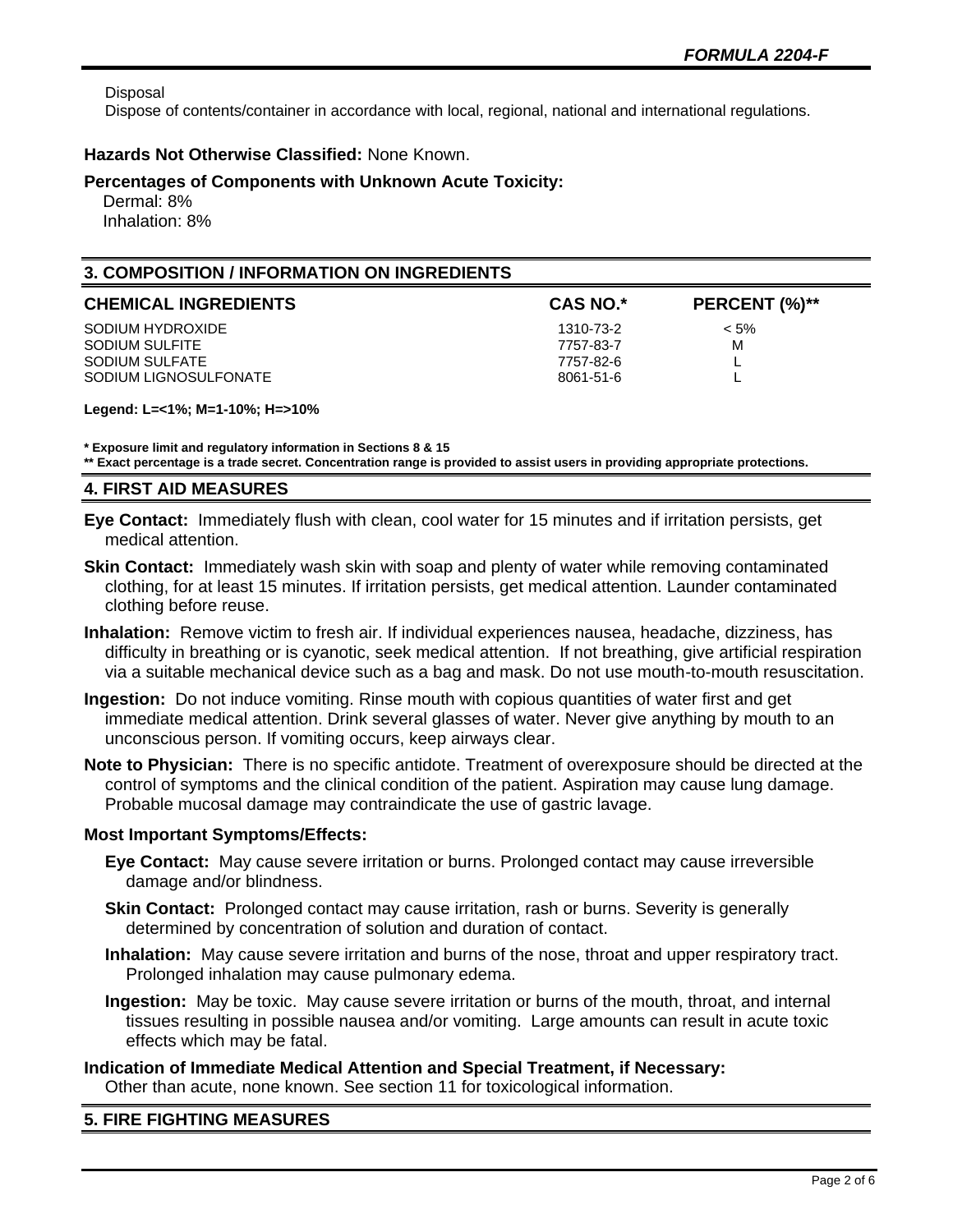**Suitable (and Unsuitable) Extinguishing Media:** Any media suitable for the surrounding fire.

**Specific Hazards Arising from the Chemical:** Product is corrosive to eyes, skin, and respiratory system. Closed containers may rupture (due to buildup of pressure) when exposed to extreme heat. If evaporated to dryness, some product residuals may burn. Thermal decomposition may release oxides of carbon, nitrogen and sulfur.

**Special Protective Equipment and Precautions for Fire-Fighters:** Wear self-contained breathing apparatus and full turn-out gear. Approach fire from upwind direction. If possible, move containers away from fire. Cool fire exposed containers with water spray. If containers rupture or leak, product may evolve irritating or toxic gas under extreme heat. Contain runoff.

# **6. ACCIDENTAL RELEASE MEASURES**

## **Spill Containment and Clean-up Instructions:**

Wear suitable protective equipment found in section 8. Small spills may be flushed with copious quantities of water, preferably to a sanitary sewer or waste treatment facility. Larger spills may be absorbed in sawdust or other absorbent and sweepings disposed of in an approved landfill. The area may then be flushed with copious quantities of water. Floor may be slippery; use care to avoid falling. Avoid release of this product into the environment to prevent contamination of soil, sewers, natural waterways and/or groundwater. See Section 12 for Ecological Information.

## **7. HANDLING AND STORAGE**

#### **Handling and Storage:**

Store in a cool, dry, well ventilated area, between 10°C and 49°C. Keep containers tightly closed when not in use and follow all recommended safety precautions when handling the material. Keep out of sun and away from heat or open flame. Keep away from incompatible materials. See Section 10 for incompatible materials.

# **8. EXPOSURE CONTROL / PERSONAL PROTECTION**

**Engineering Controls:** General ventilation expected to be satisfactory

#### **PERSONAL PROTECTION EQUIPMENT**

**Respiratory:** Not normally required unless misting occurs. Wear an OSHA or NIOSH approved respirator.

**Eyes and Face:** Chemical resistant goggles or face shield.

**Hands and Skin:** Chemical resistant rubber, neoprene latex or PVC

**Other Protective Equipment:** Eyewash station in area of use. Wear long sleeve shirt, long pants, and boots.

#### **EXPOSURE GUIDELINES**

**Exposure Limits:** 

**COMPONENT TLV** SODIUM HYDROXIDE 2mg/m<sup>3</sup>/15M

# **9. PHYSICAL AND CHEMICAL PROPERTIES**

| <b>Appearance and Odor:</b> | Dark brown liquid with characteristic odor |                                      |               |
|-----------------------------|--------------------------------------------|--------------------------------------|---------------|
| <b>Odor Threshold:</b>      | N.D.                                       | <b>Vapor Pressure:</b>               | N.A.          |
| <b>pH</b> (undiluted):      | 12.7 - 13.3                                | <b>Vapor Density:</b>                |               |
| <b>Freeze Point:</b>        | $< 0^{\circ}$ C (32 $^{\circ}$ F)          | <b>Specific Gravity</b> ( $@22°C$ ): | 1.073 - 1.081 |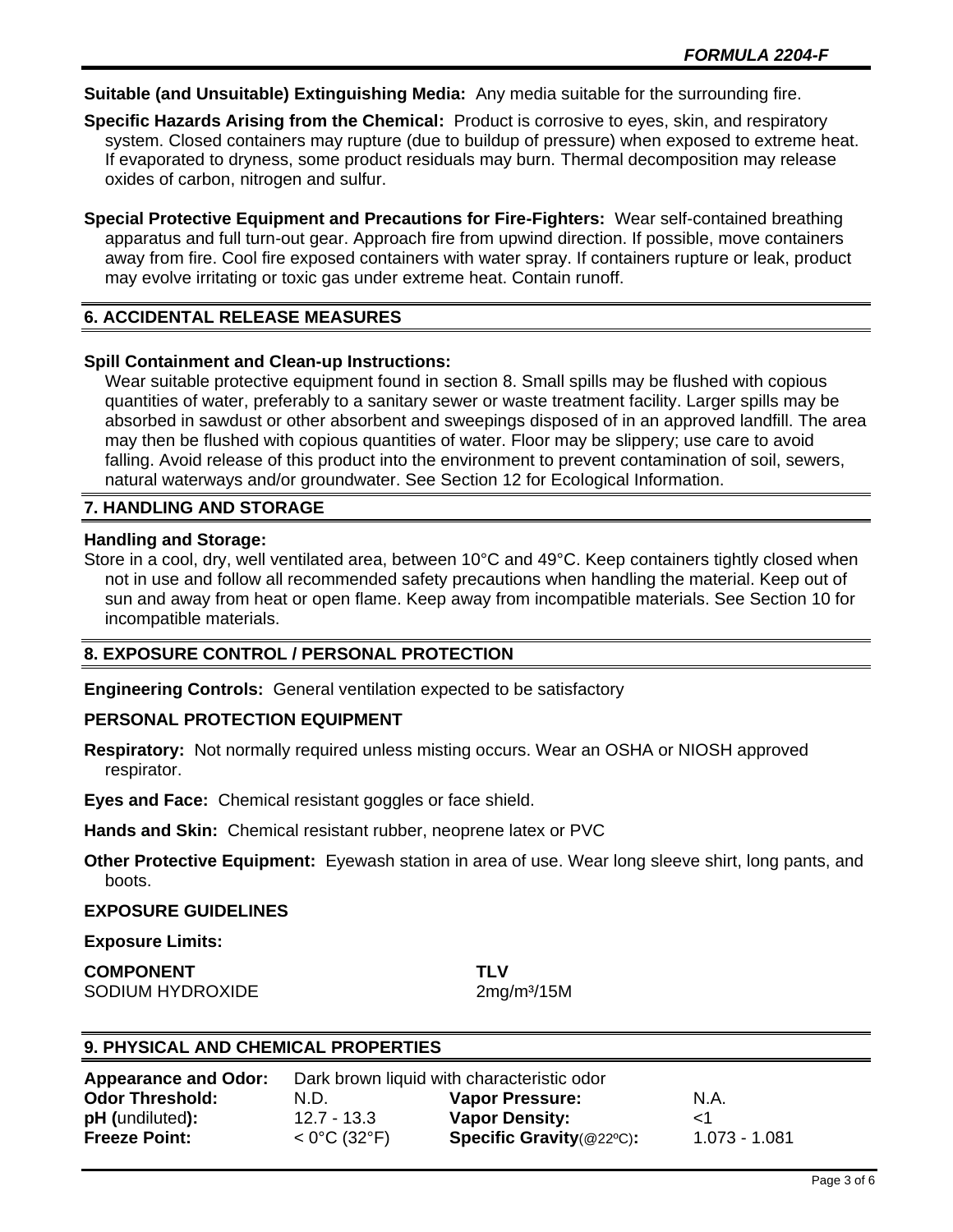| <b>Boiling Point:</b>               | $>100^{\circ}$ C (212 $^{\circ}$ F) | <b>Solubility in Water:</b>            | Complete               |
|-------------------------------------|-------------------------------------|----------------------------------------|------------------------|
| <b>Flash Point:</b>                 | <b>None</b>                         | <b>Partition Coefficient:</b>          | N.D. (n-octanol/water) |
|                                     |                                     | <b>Auto-Ignition Temperature:</b>      | N.D.                   |
| <b>Evaporation Rate:</b>            | 1.0                                 | <b>Decomposition Temperature: N.D.</b> |                        |
| Flammability (solid, gas): No       |                                     | <b>Viscosity:</b>                      | N.D.                   |
| Flammable Limits in Air: LFL - N.A. |                                     |                                        |                        |
|                                     | $UFL - N.A.$                        |                                        |                        |

## **10. STABILITY AND REACTIVITY**

**Reactivity:** Not normally reactive at normal temperatures and pressure.

**Chemical Stability:** Stable under normal conditions

**Possibility of Hazardous Reactions:** Will not occur under normal conditions.

**Conditions to Avoid:** Avoid excessive heat, sparks or open flames.

**Incompatible Materials:** Concentrated acids or oxidizing agents.

**Hazardous Decomposition Products:** Thermal decomposition may release oxides of carbon, nitrogen and sulfur.

#### **11. TOXICOLOGICAL INFORMATION**

**Ingestion Testing:** Rat, LD50: > 5,000 mg/kg\*

**Skin Testing:** None established for this product.

**Inhalation Testing:** None established for this product.

\*Calculated based on GHS acute toxicity formula.

#### **CHRONIC TOXICITY DATA**

**Sensitization Testing:** None established for this product.

**Other Testing:** None established for this product.

**Routes of Exposure:** Eyes, Ingestion, Inhalation, Skin.

**Eye Contact:** May cause severe irritation or burns. Prolonged contact may cause irreversible damage and/or blindness.

**Skin Contact:** Prolonged contact may cause irritation, rash or burns. Severity is generally determined by concentration of solution and duration of contact.

**Inhalation:** May cause severe irritation and burns of the nose, throat and upper respiratory tract. Prolonged inhalation may cause pulmonary edema.

**Ingestion:** May be toxic. May cause severe irritation or burns of the mouth, throat, and internal tissues resulting in possible nausea and/or vomiting. Large amounts can result in acute toxic effects which may be fatal.

**Medical Conditions Aggravated by Exposure:** None known.

**Chronic Effects from Repeated Overexposure:** Other than short term effects, none established.

#### **12. ECOLOGICAL INFORMATION**

#### **Aquatic Toxicity Data:**

 Invertebrate: Daphnia magna, EC50/48hr: 825 mg/l Fish: Mosquito fish, LD50/96hr: > 1,000 mg/l

\*Calculated based on GHS acute aquatic toxicity formula.

**Product Fate Data:** None established for this product.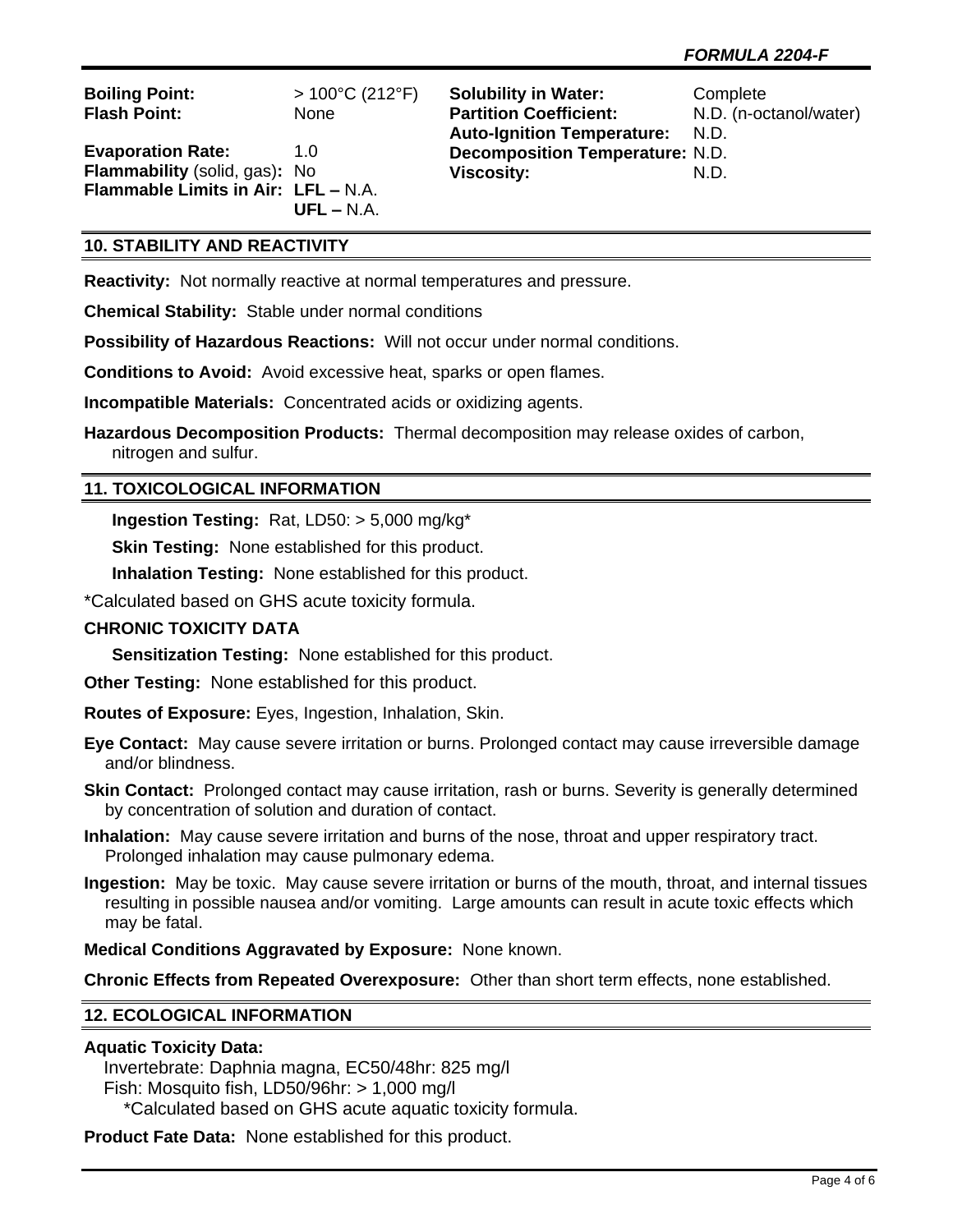**Biodegradation Data:** None established for this product.

## **13. DISPOSAL CONSIDERATIONS**

**Waste Disposal:** Dispose of in accordance with local, regional, national and international regulations. Contact the Hazardous Waste representative at the nearest EPA Regional Office for guidance. Container Disposal: Triple rinse container (or equivalent) promptly after emptying and offer for reconditioning if appropriate. Empty the rinsate into application equipment or a mix tank or store rinsate for later use or disposal.

### **14. TRANSPORT INFORMATION**

#### **US DEPARTMENT OF TRANSPORTATION (DOT) INFORMATION**

**UN/NA ID Number:** UN3266 **Proper Shipping Name:** CORROSIVE LIQUID, BASIC, INORGANIC, N.O.S. (CONTAINS SODIUM HYDROXIDE) **Hazard Class:** 8 **Packing Group:** PGIII

## **VESSEL TRANSPORT (IMO/IMDG)**

**UN/NA ID Number:** UN3266 **Proper Shipping Name:** CORROSIVE LIQUID, BASIC, INORGANIC, N.O.S. (CONTAINS SODIUM HYDROXIDE) **Hazard Class:** 8 **Packing Group:** PGIII **Marine Pollutant:** No

## **15. REGULATORY INFORMATION**

# **US FEDERAL REGULATIONS**

**TSCA:** All ingredients listed or exempt from listing. **CERCLA and/or SARA RQ:** No ingredients listed in this section. **SARA Section 302 Hazard Class:** No ingredients listed in this section. **SARA Section 311/312 Chemicals:**  Acute Health Hazard: Yes Chronic Health Hazard: No Fire Hazard: No Sudden Release of Pressure Hazard: No Reactive Hazard: No

**SARA Section 313 Chemicals:** No ingredients listed in this section.

#### **STATE REGULATIONS**

This product contains a chemical(s) known to State of California to cause birth defects or other reproductive harm.

#### **16. OTHER INFORMATION**

#### **HAZARD RATING SUMMARY**

| <b>Hazard Rating System:</b> | <b>NFPA</b> | <b>CODE TRANSLATION</b> |
|------------------------------|-------------|-------------------------|
| Health:                      |             | 0 = Minimal Hazard      |
| Flammability:                |             | 1 = Slight Hazard       |
| <b>Reactivity:</b>           |             | 2 = Moderate Hazard     |
| Special:                     |             | 3 = Severe Hazard       |
|                              |             | $4$ = Extreme Hazard    |

**Other Precautions:** This product has been designed for use in specific types of boiler water systems and should be used only in accordance with the instructions provided by the technical representative servicing the facility. The product contains only FDA approved ingredients for use in boilers where